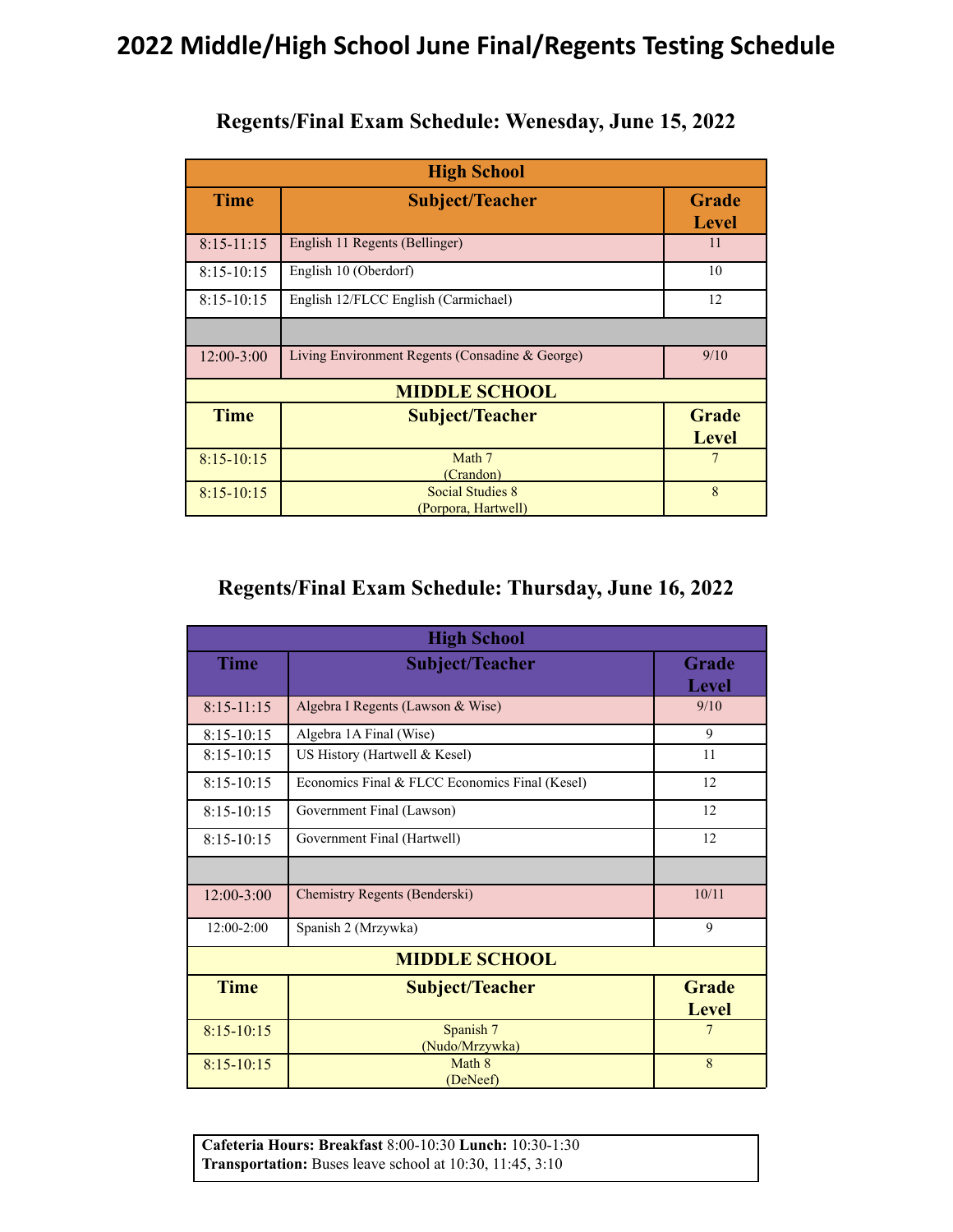## **2022 Middle/High School June Final/Regents Testing Schedule**

| <b>High School</b>   |                                                       |                              |
|----------------------|-------------------------------------------------------|------------------------------|
| <b>Time</b>          | <b>Subject/Teacher</b>                                | Grade<br><b>Level</b>        |
| $8:15-11:15$         | Global 2 Regents (Porpora)                            | 10                           |
| $8:15 - 10:15$       | Global 1 Final Exam (Lawson)                          | 9                            |
| $8:15 - 10:15$       | Business Math (DeNeef)                                | 11/12                        |
| $8:15 - 10:15$       | Pre-Calc (Vongprachanh)                               | 11/12                        |
| $8:15-10:15$         | FLCC Calculus (Crandon)                               | 12                           |
| $8:15 - 10:15$       | FLCC Statistics (Crandon)                             | 12                           |
|                      |                                                       |                              |
| $12:00 - 3:00$       | Earth Science Regents (Naschke)                       | 10                           |
| 12:00-2:00           | Consumer Math (Wise)                                  | 10/11/12                     |
| <b>MIDDLE SCHOOL</b> |                                                       |                              |
| <b>Time</b>          | <b>Subject/Teacher</b>                                | <b>Grade</b><br><b>Level</b> |
| $8:15 - 10:15$       | <b>Social Studies 7</b><br>(Kesel & Emerson)          | 7                            |
| $8:15 - 10:15$       | English 8<br>(Bellinger, Carmichael, Oberdorf, Gansz) | 8                            |

#### **Regents/Final Exam Schedule: Friday, June 17, 2022**

#### **Regents/Final Exam Schedule: Tuesday, June 21, 2022**

| <b>High School</b>   |                                                       |                       |
|----------------------|-------------------------------------------------------|-----------------------|
| <b>Time</b>          | <b>Subject/Teacher</b>                                | Grade<br><b>Level</b> |
| $8:15-11:15$         | Geometry Regents (Lawson)                             | 10/11/12              |
| $8:15-10:15$         | English 9 (Gansz)                                     | 9                     |
|                      |                                                       |                       |
| $12:00-3:00$         | Spanish 3 (Mrzywka)<br>Checkpoint B                   | 10                    |
| <b>MIDDLE SCHOOL</b> |                                                       |                       |
| <b>Time</b>          | <b>Subject/Teacher</b>                                | <b>Grade Level</b>    |
| $8:15 - 10:15$       | English 7<br>(Bellinger, Carmichael, Oberdorf, Gansz) |                       |
| $8:15 - 10:15$       | Spanish 8 (Checkpoint A)<br>(Nudo)                    | 8                     |

**Cafeteria Hours: Breakfast** 8:00-10:30 **Lunch:** 10:30-1:30 **Transportation:** Buses leave school at 10:30, 11:45, 3:10